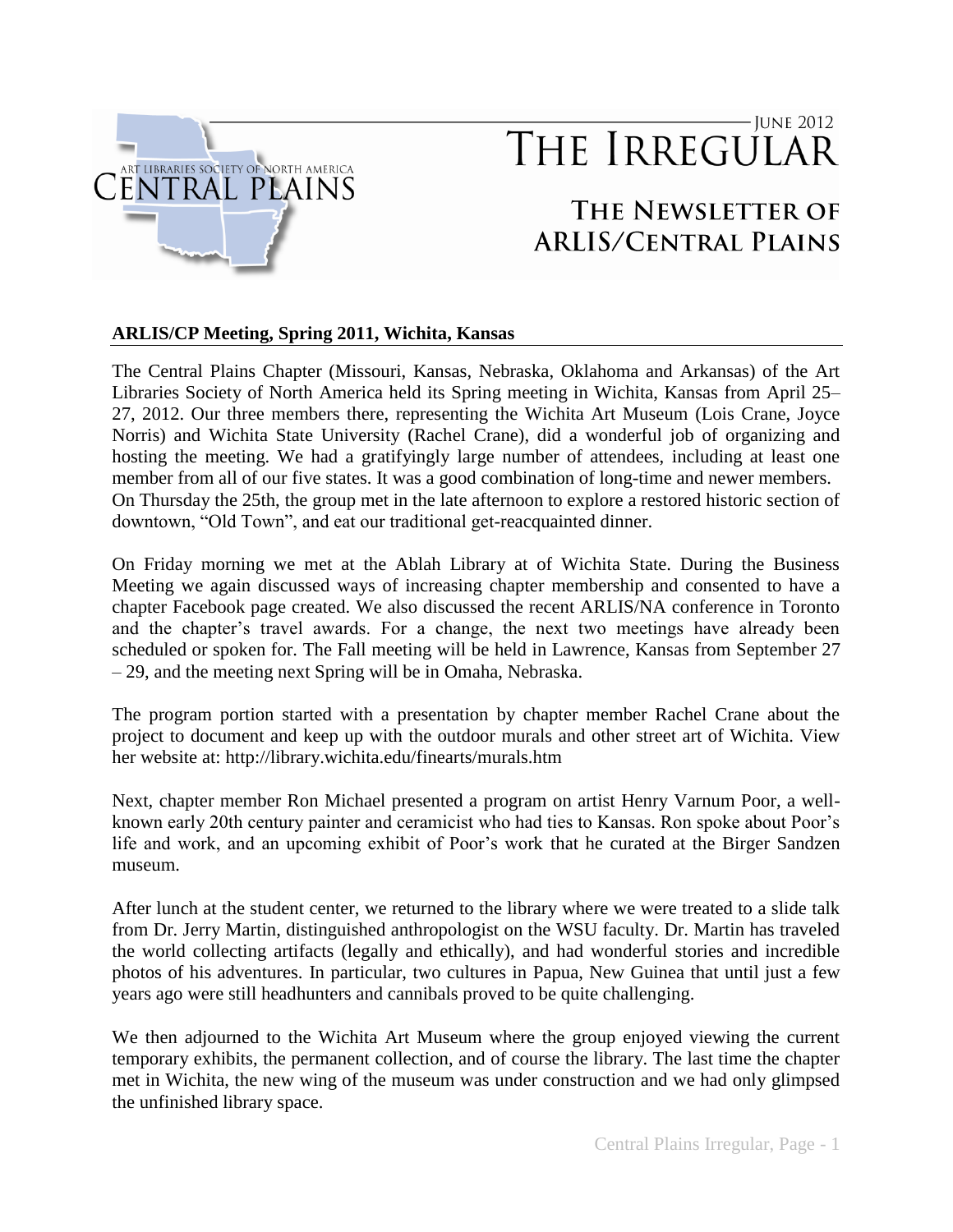At the group dinner at the end of the day, we had time at leisure to discuss the fine presentations we saw and the various issues brought up in the Business Meeting.

Saturday morning, a smaller group met for breakfast at Rachel's home before touring more of Wichita or returning home. All felt that this meeting was a very successful combination of strong programming and fun socializing.

### **Mark your Calendars – Fall Meeting Scheduled**

Susan Craig and Marilyn Russell will be hosting in Lawrence, Kansas Thursday September 27 to Saturday September 29, 2012. The meeting will include a Thursday night dinner at Mari Russell's home, a full day of programs at the Murphy Art & Architecture Library at KU and the Tommaney Library at Haskell Indian Nations University on Friday, a dinner in downtown Lawrence with an opportunity to participate in the Final Friday Arts activities, and Saturday morning tours. Watch the chapter's list-serv for details and registration information.

## **Chapter List-Serv**

Don't forget that the chapter has its own list-serv. It is hosted by the ARLIS/NA management firm, TEI. It is private--only subscribers can receive or submit posts, and it does not have a moderator. Subscriptions are handled by TEI at the direction of the chapter's Secretary/Treasurer. To subscribe or unsubscribe, send a message to Clare. Vasquez@slam.org. It has become a very effective way to communicate directly with the group of chapter members and friends. It is now the primary vehicle for announcing chapter meetings, calling for newsletter contributions, and other announcements -- you are strongly encouraged to join. But don't worry, it won't fill up your in-box!

#### **Chapter Officers for 2012**

Chair: Ellen Urton, Kansas State University Vice-Chair/Chair-Elect: Philip Jones, University of Arkansas, Fayetteville Past-Chair: Skye Lacerte, Washington University Secretary/Treasurer: Clare Vasquez, St. Louis Art Museum Web Editor: Mikael Kriz, Saint Louis University Newsletter Editor: Suzy Frechette, St. Louis Public Library

This Fall, we will need to elect a new Vice-Chair/Chair-Elect and a new Secretary/Treasurer. Please consider serving!

# **Letter From the ARLIS/NA Chapter Liaison**

Hello Central Plains Chapter!

I thought I'd share some of my notes from the Toronto conference and recent Executive Board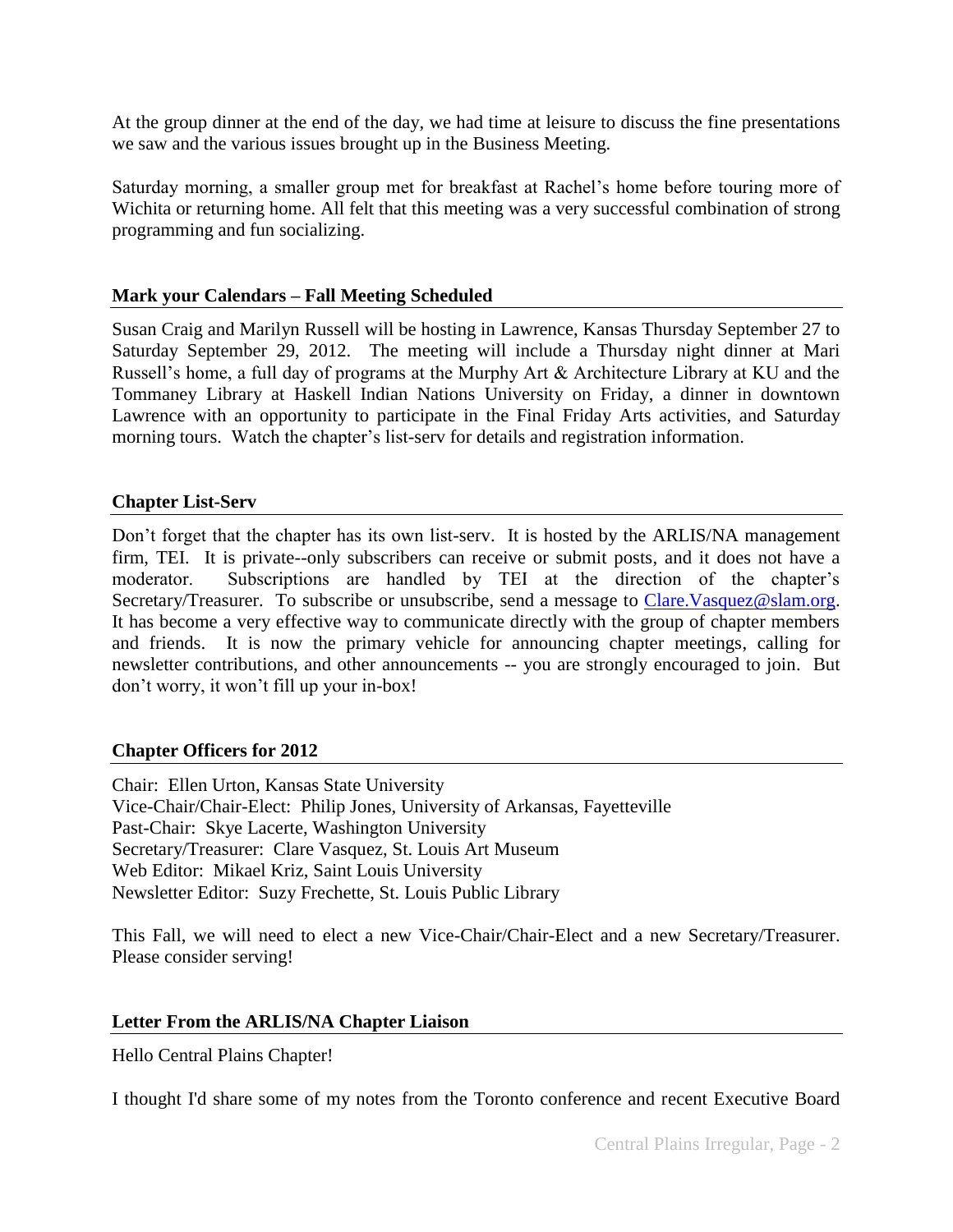conference calls, especially items that relate to chapters.

- a) The Executive Board continues to work with VRA on an agreement about future joint conferences. It will be more like a template for how to arrange matters, and less a strict schedule of having one every set number of years. I feel that a set schedule is quite limiting and puts a great deal of pressure on chapters who are interested in hosting a conference, so I am pleased that we're looking at a more flexible plan.
- b) At the chapter chairs meeting in Toronto, we agreed that it was important to have a set time for chapter business meetings during the conference. The Pasadena team is well aware of this issue.
- c) The membership committee is interested in working with chapters on recruitment strategies, particularly when it comes to ways of reaching out to students. Special regional events can be a draw for those chapters that cover a large geographic area. I will be coordinating with Rina Vecchiola on this issue.
- d) Several chapters have started using Paypal to collect dues, and that seems to be working well. Our management company, TEI, can only collect chapter dues if all chapters agree to participate so Paypal is a more viable option.
- e) Just a reminder that chapters are encouraged to use the "gotomeeting" software that TEI has in order to hold online meetings. I can find out more details for anyone who is interested.
- f) Speaking of TEI, Debbie Kempe has been working very hard on drafting a new contract with them, and I expect an announcement shortly on ARLIS-L.
- g) I hope you all saw the call for proposals for papers, sessions, and workshops for the Pasadena conference (http://www.arlisna.org/pasadena2013/) and are considering submitting an idea. Their deadline is June 22.

That's all for now! Free to contact me at [lbliss@rohan.sdsu.edu](mailto:lbliss@rohan.sdsu.edu) if you have any questions.

Happy summer,

Laurel Bliss ARLIS/NA Chapters Liaison Fine Arts Librarian San Diego State University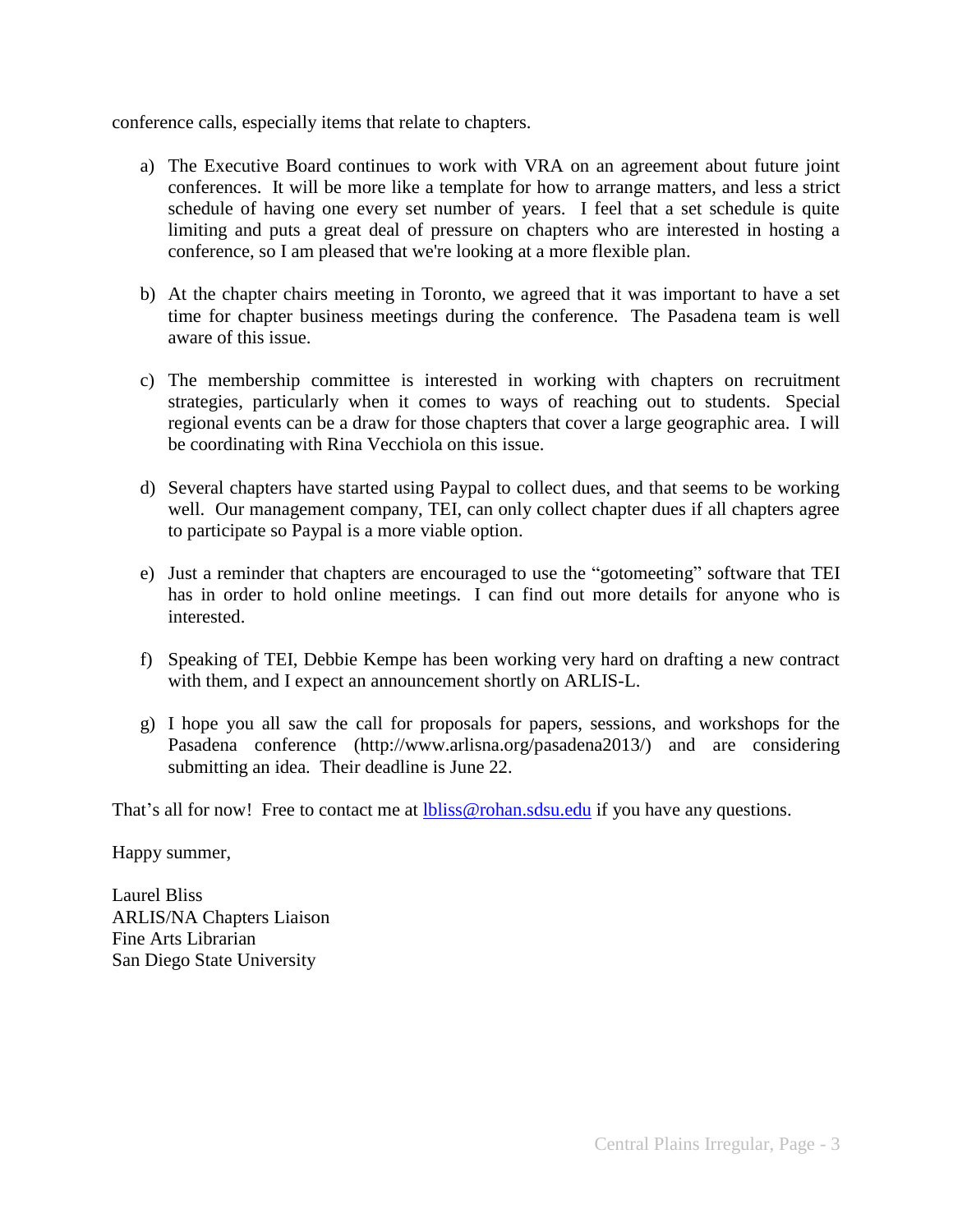#### **ARKANSAS**

*——Crystal Bridges Museum of American Art, Bentonville*

**Catherine Peterson,** Crystal Bridges Museum of American Art in Bentonville, Arkansas, sends this report:

The Library at Crystal Bridges Museum, Bentonville, Arkansas, has welcomed over 10,000 visitors since opening on November 11, 2011. The Library is located on the third floor of the Museum and has beautiful views of the Museum trails and grounds. Many Museum guests admit to initially visiting the Library for its amazing overlook of the campus; however, soon after arriving, most guests find the Library's browsable stacks of over 35,000 titles and large display case invite them to "... celebrate the American spirit in a setting that unites the power of art with the beauty of landscape" -- a fitting phrase describing the Museum's mission.

Since opening, cherry wood end panels on the library shelves displayed librarian recommendations for the six Museum galleries. These selections included titles on Early American Artists and 19th and 20th century art to contemporary artists shown in the Museum's first temporary exhibition, *Wonder World*. Belly band wraps on each of the books cite additional recommended titles along with which titles can be found at which local circulating libraries. The end panel recommendations currently feature books related to the Museum's recently opened exhibitions, *The Hudson River School: Nature and the American Vision* which runs through September 3rd, and American Encounters: *Thomas Cole and the Narrative Landscape,* which runs through August 13th.

The Library display case housed a selection of rare items from the Library's  $19<sup>th</sup>$  century American color plate book collection for the first six months of the Museum's opening but currently features rare nationalist Americana such as: a first edition printing of *The Federalist, a* small visitors album to the Centennial Exposition in Philadelphia in 1876, and an engraving by du Simitere of George Washington based on the design of the "Washington Cent" of 1791 – one of the earliest one-cent coins produced in the United States.

The Museum Library is open the same hours as the Museum: Mon, Thurs., Sat. and Sun. 11am – 6pm, and Wed. and Friday 11am – 9pm. Volunteer Library Guides welcome guests. More indepth reference inquiries are referred to the librarians. The Museum Library catalog can be accessed at<http://library.uark.edu:2082/search~S2> and please e-mail any questions or comments to [library@crystalbrdiges.org](mailto:library@crystalbrdiges.org)

#### *——University of Arkansas, Fayetteville*

**Phil Jones**, University of Arkansas, reports that he is searching for a new evening library specialist for the Fine Arts Library. Also, a paging and delivery service is being developed for the entire library system. Once it has been implemented patrons will be able to pick up books from the Fine Arts Library at other locations and pick up books from other locations at the Fine Arts Library.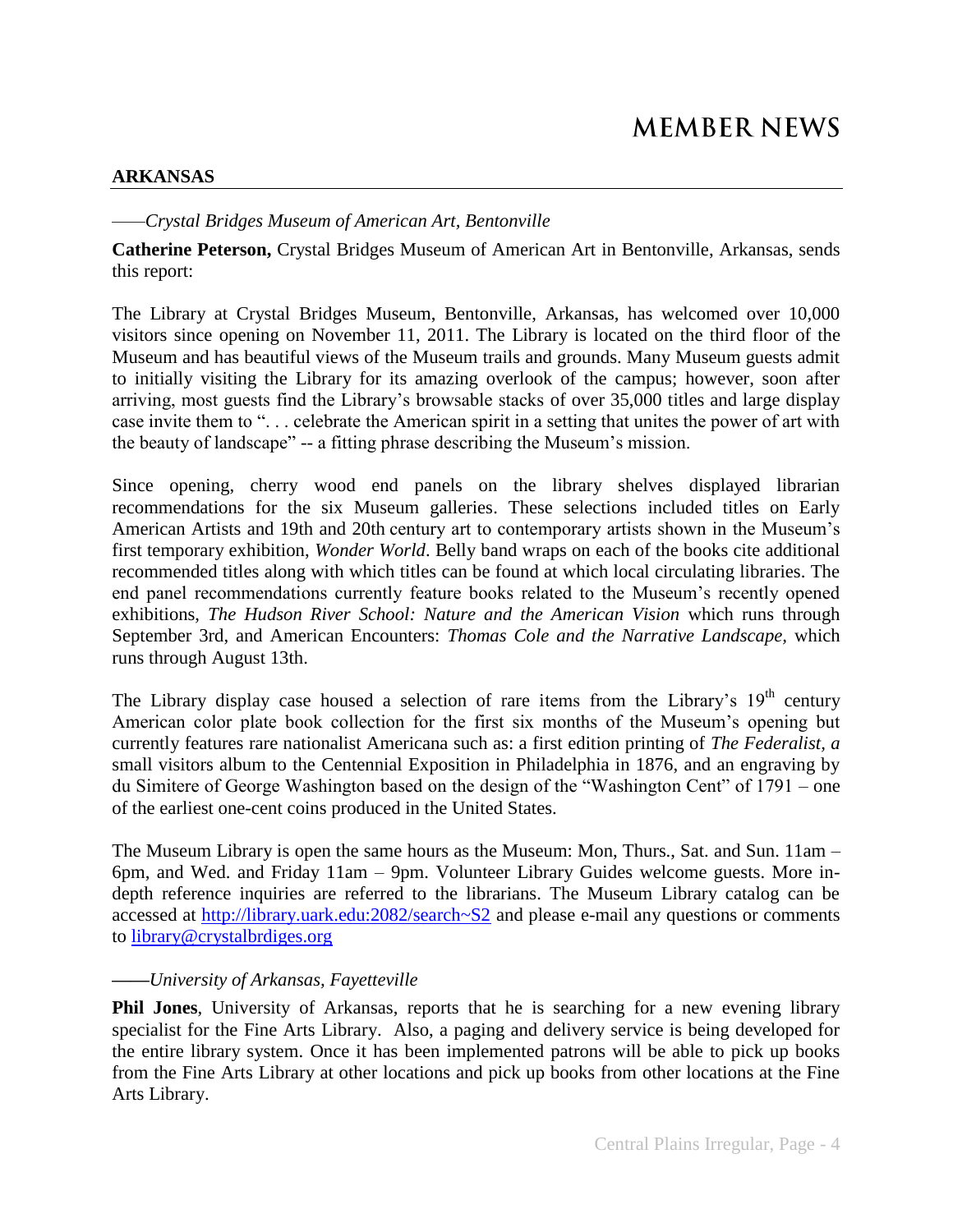#### **KANSAS**

#### *——Haskell Indian Nations University, Lawrence*

**Marilyn Russell**, Haskell Indian Nations University, writes: It is with a sigh that I completed my three year tenure on the ARLIS/NA Executive Board at the Annual Conference in Toronto this past April.

Coming up on May 11 is our university graduation, then summer school begins at on May 21. In between I am heading to Santa Fe, NM for some R & R before summer school begins. Professionally, I will be attending the Tribal College Librarians Institute in Tulsa, OK June 2 - 4. Then I will be heading to Washington D.C. to attend my granddaughter's high school graduation in mid June. She has been accepted to Wellesley so she is excited about that prospect. My summer plans include traveling to Hawarden, Wales in July where I will be taking two courses at the Gladstone Library for two weeks plus seeing some of northern Wales; then I travel to York, England for a week of sightseeing there plus seeing the Lake District and the Yorkshire Dales. From there, I am taking a watercolor class at Parcevall Hall in Skipton, England. Last but not least, in August I will be joining the ARLIS/NA Art Study Tour to Helsinki and to Stockholm along with twelve other ARLIS/NA members.

#### *——University of Kansas, Lawrence*

**Susan Craig**, University of Kansas, advises that the Murphy Art & Architecture Library is just completing a physical upgrade with installation of new carpet and public furniture. Later this summer they will install a monitor and software to support a new digital exhibition program that will feature aspects of their collections.

#### **MISSOURI**

#### *——Post Memorial Art Reference Library*

**Leslie Simpson**, Post Memorial Art Reference Library in Joplin, recently published a new book in Arcadia Publishing Company's "Postcard History Series." It features historic postcards illustrating all aspects of Joplin's history—mining, architecture, businesses, organizations, parks, transportation, etc. The book was already in press when the horrific tornado destroyed a third of the city, including several sites that were depicted in the postcard collection. Arcadia agreed to allow Simpson to add an epilogue about the tornado damage, and the company donated its profits from the first printing to rebuilding Joplin businesses that were destroyed. All other profits go to support the Post Library.

#### *—— Nelson-Atkins Museum*

**Marilyn Carbonell**, Nelson-Atkins Museum, Kansas City, submits this news from Library Services (Spencer Art Reference Library, Museum Archives, and the Visual Resources Library):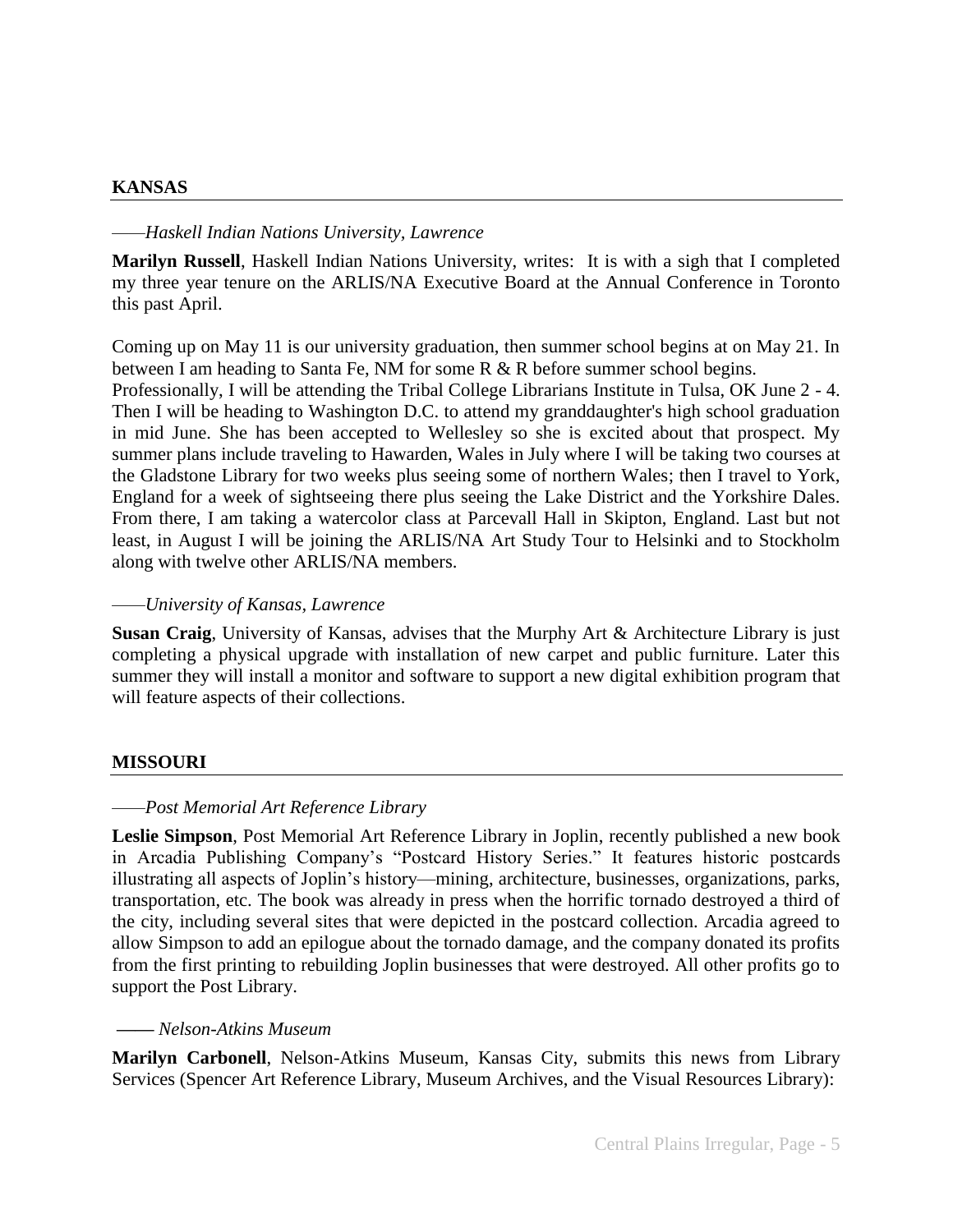#### *Staff News*

I am very pleased to announce that Amelia Nelson will joining the library staff as the new Public Services Librarian on July 2, 2012. She will be supervising operations in reference services, circulation, and stacks management. Amelia is currently the Catalog/Digital Services Librarian at the Jannes Library, Kansas City Art Institute, where she delivered reference services and taught information sessions for KCAI students and faculty incorporating knowledge of the relevant literatures and new technologies. Amelia's previous position was Library Director at the Delaware College of Art and Design (5 years) where, among other achievements, she redesigned the library's web presence. She has an architecture degree from Kansas State, in addition to her MLS degree, University of Missouri. Amelia had two internships as a student, including one at the Spencer Art Reference Library (2006) and one at the Georgia O'Keeffe Museum Research Center (2001). She is an active ARLIS member as a reviewer for *Art Documentation* and serves on the IRIG Visual Literacy Competency Standards advisory group. Ameila is a member of ALA and ACRL.

Tracey Boswell, Catalog/Reference Librarian, and Dawn Hunsicker, Cataloger, had both their presentation proposals accepted for the Missouri Library Association annual conference scheduled for Fall 2012, Springfield.

Lihui Xiong, Library Assistant, was selected and funded to attend a special week-long summer institute at the Freer | Sackler Galleries, Smithsonian Institution, in July 2011, on the topic of Chinese rare books. She has been able to assist both the Spencer Art Reference Library and the Museum's Asian Department with reviews of their respective special book collections.

As mentioned in an earlier edition, Jeffrey Weidman, Senior Librarian for Collection Development and Public Services, retired at the end of December 2011, after 14 years at the Nelson-Atkins. Jeffrey wrote more than 240 book reviews in ARLIS/NA and in *CHOICE,* the review publication from the ACRL. Other recent projects included the chapter on auction catalogs in *Art Museum Libraries and Librarianship*, edited by Joan Benedetti (2009), and the online project of Web Resources for American Art (Association of Historians of American Art (2009).

#### *Library News*

We are working in partnership with the Linda Hall Library to complete implementation of a new ILS system ExLibris Voyager-based, including the PRIMO discovery system. The first phase, the classic library catalog was launched at the Nelson-Atkins on 12/21/201l < [http://librarycatalog.nelson-atkins.org](http://librarycatalog.nelson-atkins.org/) >. The new discovery system with access to the electronic resources will provide single-search capability, and a mobile application is expected to be launched at the Nelson-Atkins in July 2012, This project has taken three years, with the first year spent on system selection and data upgrades. The previous ILS was SirsiDynix Horizon-based, and in operation for 18 years by both institutions.

In April 2011, a museum press release announced the special acquisition of the Barcelona Haggadah facsimile edition, donated to the library through the generosity of donors Sybil and Norman Kahn in memory of Thomas Leavitt, former president of the Society of Fellows of the Museum. The edition has been used for library instruction and presentations the Medieval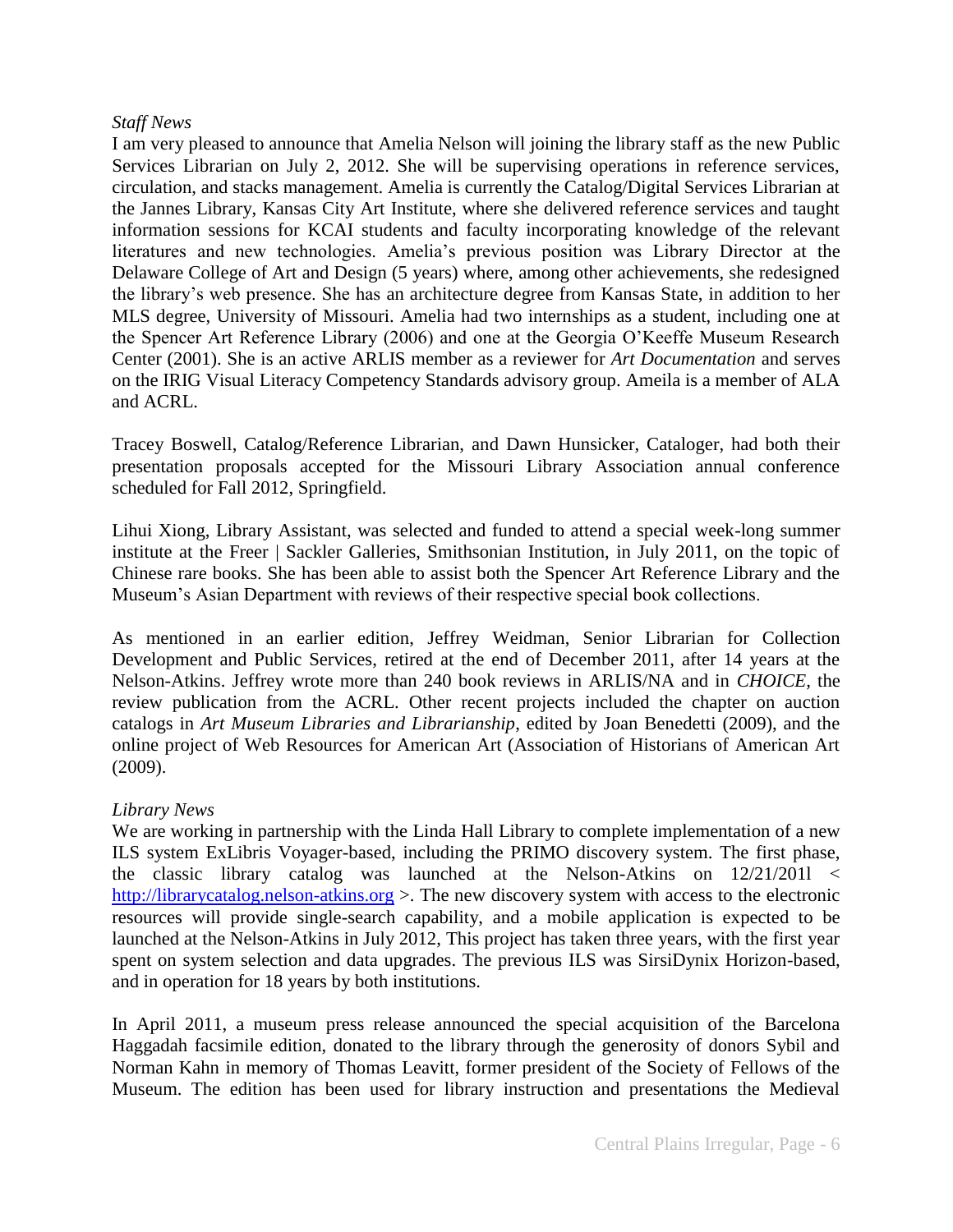Spanish Jewish history from the  $14<sup>th</sup>$ -century and the graphic tradition expressed in Haggadot up to the mid- $20^{th}$  century (Arthur Szyk).

As part of the OCLC Research Partnership national initiative to bring to light "hidden" assets, we cataloged the 95 distinct collections in the Museum's Archives, a unit of Library Services. Collection-level records are in OCLC and our local ILS, from work done by Holly Wright, Museum Archivist, and Katharine Reed, Senior Catalog Librarian, on this project.

June 2012 marks the fifth year since the Nelson-Atkins Museum opened to great acclaim the Steven Holl-designed Bloch Building and the renovation of the Nelson-Atkins Building. If you are in Kansas City this summer to see the wonderful new exhibitions, *Inventing the Modern World: Decorative Arts at the World's Fairs, 1851-1939* and *Timothy O'Sullivan: The King Survey Photographs*, please come and visit us in the Spencer Art Reference Library.

## *——Kansas City Art Institute*

**M. J. Poehler**, Kansas City Art Institute, reports that the Jannes Library has had a busy year with new projects. Moodle Implementation: Library staff members became the primary resource for students and faculty in the campus implementation of Moodle, a course management system (aka virtual learning environment). Library staff happily developed new skills in the arena of instructional technology and have enjoyed working with KCAI's Campus Technology staff members on this. Under consideration: Creating an online course, to be hosted on the Moodle platform, to introduce Jannes Library to our students.

WRAP-KC: Jannes Library staff members worked collaboratively with Kansas City's public art administrator, Porter Arneill, and a consultant from Forecast Public Art (based in St. Paul, MN; [http://forecastpublicart.org/\)](http://forecastpublicart.org/) on a pilot project to catalog Web Resources for Art in Public (WRAP). Through funding from a local arts supporter, the project employed an art historian to aggregate and catalog digital data on over one hundred public art projects in KC: both permanent and temporary installations, as well as performance pieces, festivals and events, and related policies and critical analyses. As a pilot project, the database is not publicly available at this time. Our hope is to develop the database further and to find a robust and reliable site for public use.

Silk Worms: Jannes Library was home this past semester to about 500 silk worms. The sericulture was a project of KCAI's Fiber History and Properties class. The library was able to provide a warm and quiet environment for the squirming masses, while fiber students and instructor Erin Dahl provided the TLC and frequent feedings required to raise the worms from the size of a 12-point hyphen through to 3-inch worms and on to cocoon production. It has been one of the more interesting displays featured by Jannes Library, ever. Very little silk is actually produced by such a small (relatively speaking) number of silk worms; the point was to familiarize students with the process of silk production.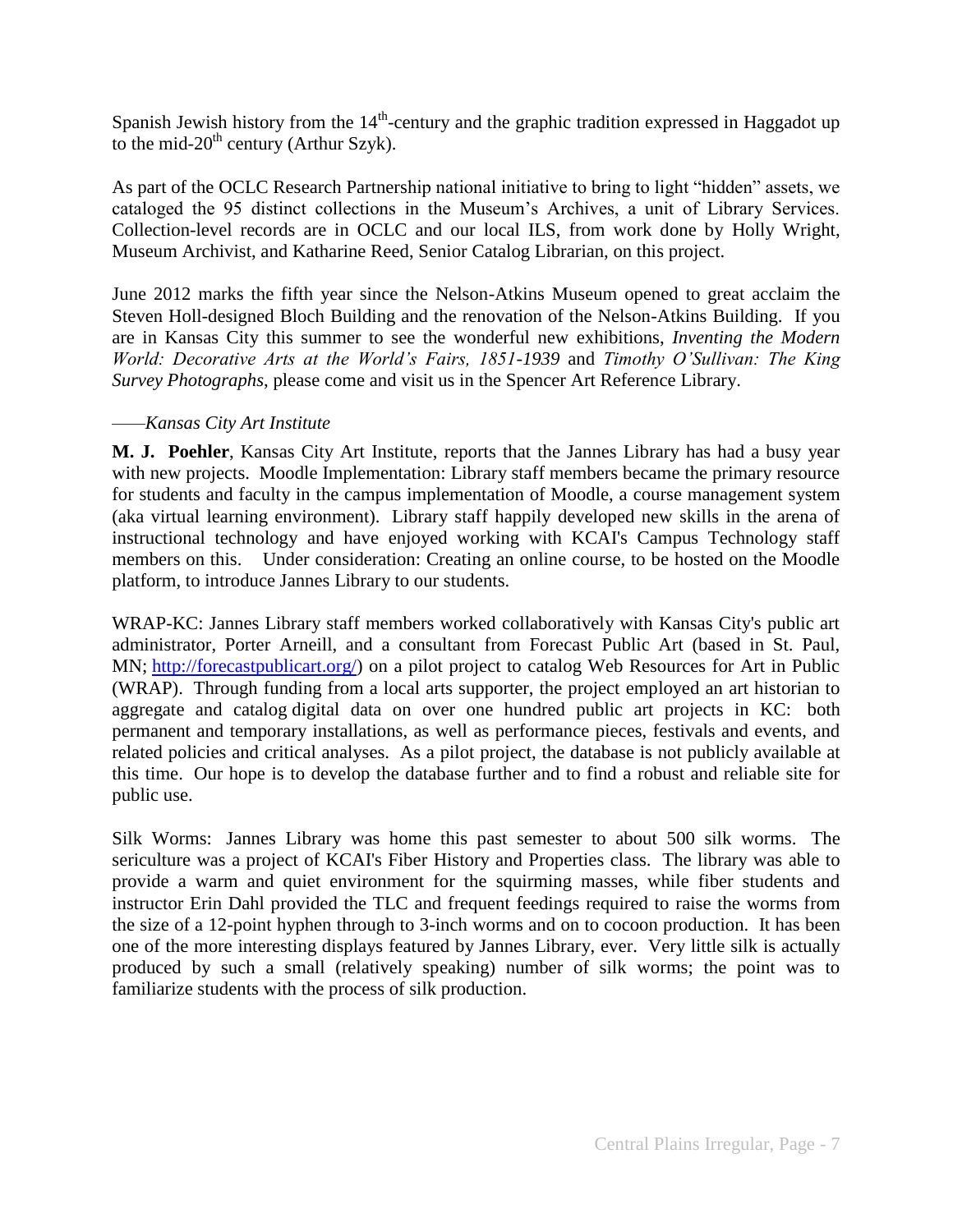

*A KCAI Fiber Instructor cleans the home of the silk worms.*

Lastly, congratulations to Amelia Nelson, Cataloging and Digital Services Librarian, who recently received news of winning a \$1500 travel award from ARTstor. Her winning essay, "Silk Worms in the Library", will soon be posted on the ARTstor blog at [http://artstor.wordpress.com/.](http://artstor.wordpress.com/) And still more congratulations for Amelia: Happy for her, sad for us, as Amelia leaves us next month to join the staff of Spencer Art Reference Library at the Nelson-Atkins Museum of Art. Amelia has been a great asset to Jannes Library and is sure to flourish in her new position.

The open position is currently advertised on KCAI's website.

# *——St. Louis Public Library*

**Suzy Frechette**, St. Louis Public Library, announces that the two-year (plus) restoration and reconstruction of the Central Library will be completed late this Fall. Several previews and donor parties are planned for November, including a black-tie gala. The grand re-opening celebration will be Sunday, December 9, with the library opening for business the next day. Starting in July, the collections that have been stored and worked on at a large warehouse will gradually be moved back into the building, as each area is ready for occupancy. Photographic updates of the work are available at: <http://central.slpl.org/tour/renewal-underway/>

# **OKLAHOMA**

#### *——Philbrook Museum of Art*

**Tom Young**, Philbrook Museum of Art, Tulsa is curating an exhibition, "Gladiator of the Political Pencil": Thomas Nast – Political Cartoonist", which will be on display at the museum, July 22 – Nov. 4, 2012. The exhibition is drawn primarily from eighty-three Nast items in the museum's permanent collection. It will include original drawings as well as finished printed material from Harper's Weekly, etc. Through his caricatures Nast had a profound influence on the people and events of his time. Some of his images that continue to resonate today are Uncle